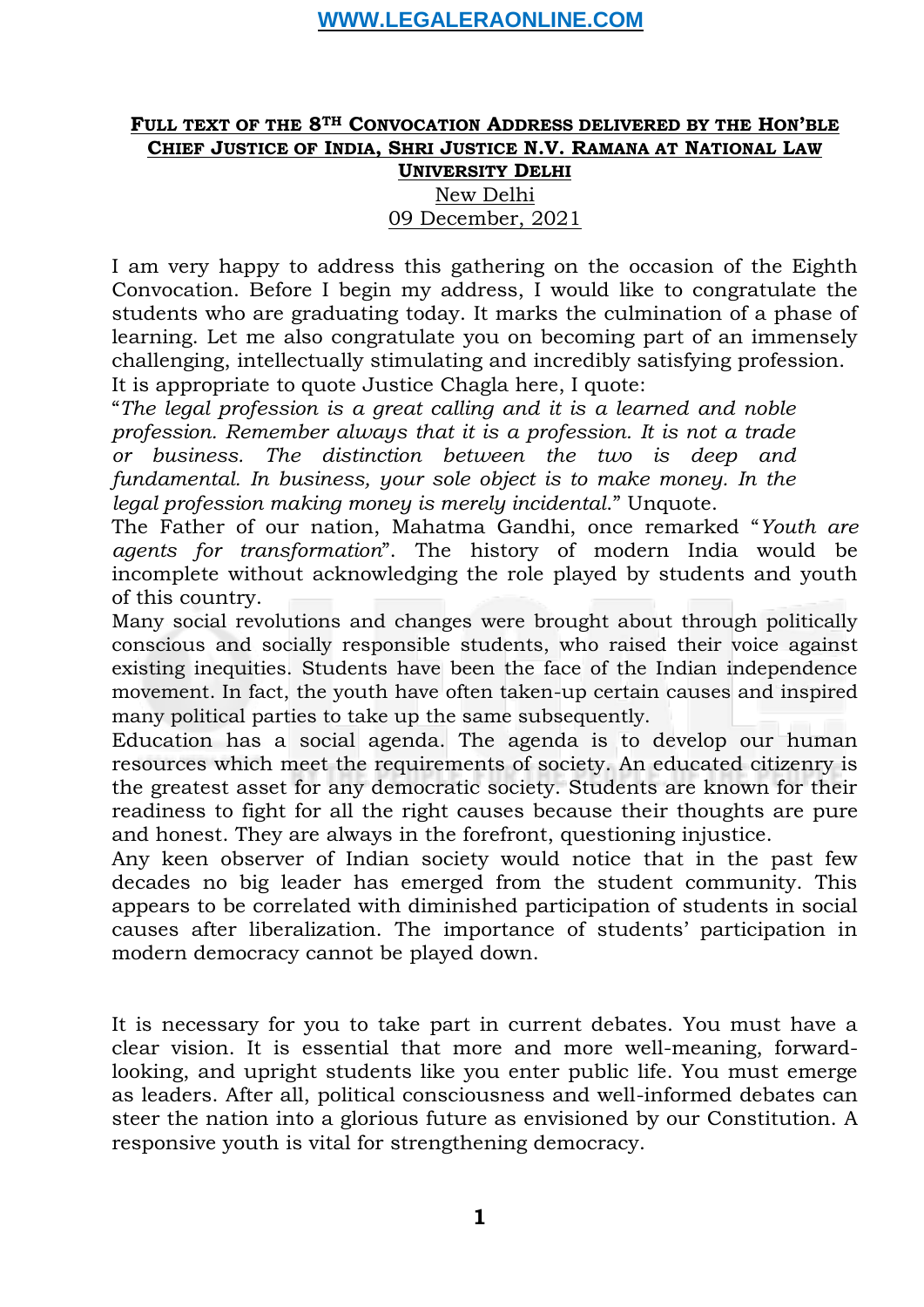It is therefore necessary for students to realise the importance of their relationship with society. Students are an integral part of society. They cannot live in isolation. Students are guardians of freedom, justice, equality, ethics, and social equilibrium. All this can be achieved only when their energies are properly streamlined.

When the youth become socially and politically conscious, the basic issues of education, food, clothing, healthcare, shelter, etc. would come into focus in the national discourse. The educated youth cannot remain aloof from social reality. You have a special responsibility.

Consider this: nearly one fourth of our population still lacks access to basic education. Only about 27% of those in the age group of university students are enrolling for university education. While most of you leave these institutes with degrees and titles, always be aware of the world that you are a part of. You cannot remain self-centered. Do not allow narrow and partisan issues to dominate the nation's thought process. This will ultimately hurt our democracy and the progress of our nation.

The youth of today is driven by idealism and ambition. Idealism without ambition may not achieve any positive results. Ambition without idealism can be dangerous. Combine the two in the right proportion and enable our country to emerge as one of the most powerful and harmonious nations.

The learnings of my generation were different. In addition to formal learning in school and college the tough circumstances taught us many valuable lessons. When we left college in search of livelihood the change was not abrupt. There was freedom for us to experiment, work, play and learn from society.

Unfortunately, the focus nowadays is on professional courses to the total neglect of equally important subjects such as humanities and natural sciences. In an anxiety to secure highly remunerative and profitable job opportunities, children are sent to exile in privately run residential schools and coaching centers. The formative years of budding talents are spent in a suffocating atmosphere which unfortunately resembles prisons. Holistic development of a child cannot be achieved in such a restrictive environment. The harsh reality is that even after the students enter professional universities, the focus is on classroom learning, and not on the world beyond the classroom. I am not sure, who or what is to blame for these changes.

My general observations on the power and responsibility of students and the youth, are even more relevant when it comes to all of you who are graduating today. You are all law graduates of one of the premier law universities in the country. All of you have a special responsibility to society.

Talking of National Law Universities, I thought it would be relevant to highlight something that I find a little troubling. The primary object behind the establishment of National Law Universities in the country was to improve the quality of legal education in the country to produce better trained legal professionals. However, no authoritative study has been conducted to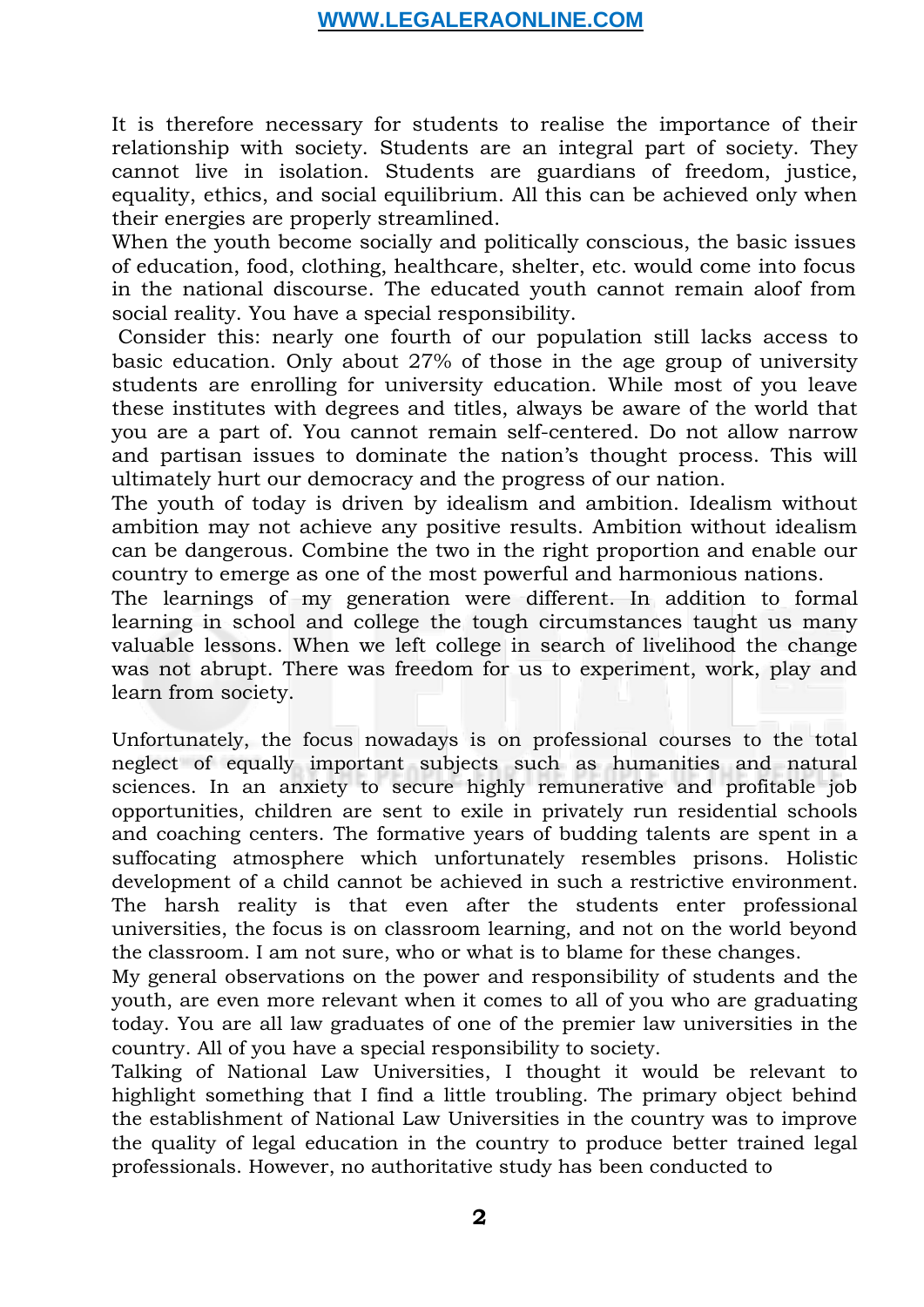determine whether this has taken place. Additionally, due to various considerations most students from these universities end up in corporate law firms. Even though such law firms are an integral part of the legal landscape of the country, it is unfortunate that a comparable addition is not being made to the ranks of lawyers practicing in Courts from the National Law Universities. This is perhaps one of the reasons why National Law Universities are perceived as elitist and detached from social realities.

You must remember, that as a practicing advocate you will interact with a far wider cross-section of the society as compared to being a lawyer working in a corporate law firm.

You will be able to spend your time and efforts on causes that you are passionate about. You will be able to fight battles in Court relating to various social issues. An enrichment of Courtroom advocacy is the need of the hour and is something that the profession must think about collectively. I urge all the stakeholders to consider this issue and come up with a solution.

Lawyers cannot be strangers to socio-economic and political realities. With countless tools at your disposal, all the knowledge and information in the world a click away, you are in a privileged position. While it is not wrong to choose a life of convenience, I hope that you choose a life of service as well, for the future of this nation.

You must reflect on the role you can play in the social enrichment and transformation of the nation. *Only such introspection leads to development of necessary strength of character and conviction of belief.*

*Be aware of prevailing inequities and ask yourselves, can I be a part of the solution? Particularly, in a country like India, you need to be social architects.* The legal profession is not about profit maximisation. It is a service to your client. Remember your duty to the Court and to the law. Carry out your sacred task with utmost sincerity and honour.

Learning of law is in three parts - as a student, as a professional and in real life. After leaving this beautiful campus, do not get shocked when you see the conditions outside. Court rooms are not like those represented in movies or moot courts. Cramped courtrooms, judges sitting on broken chairs, stenographers and court masters having to attend Court without adequate arrangements, absence of restrooms, etc. would be a common sight.

In this profession, clients will not come searching for you. Success will not arrive at your doorstep. You have to remain patient and carry on.

I do not want to terrorize you as you are embarking on your professional life. These are simply words of caution. I just want you to be aware of what you are getting into.

I want you to be ready for the above challenges. I am sure you will all be able to overcome these early difficulties. I want you to combine the reality you will face outside this campus, with the theories and ideas that you have learnt at the university to creatively remedy the existing situation. Always be alive to the harsh realities of the world, particularly the suffering of millions of people in the country. Never compromise on your principles.